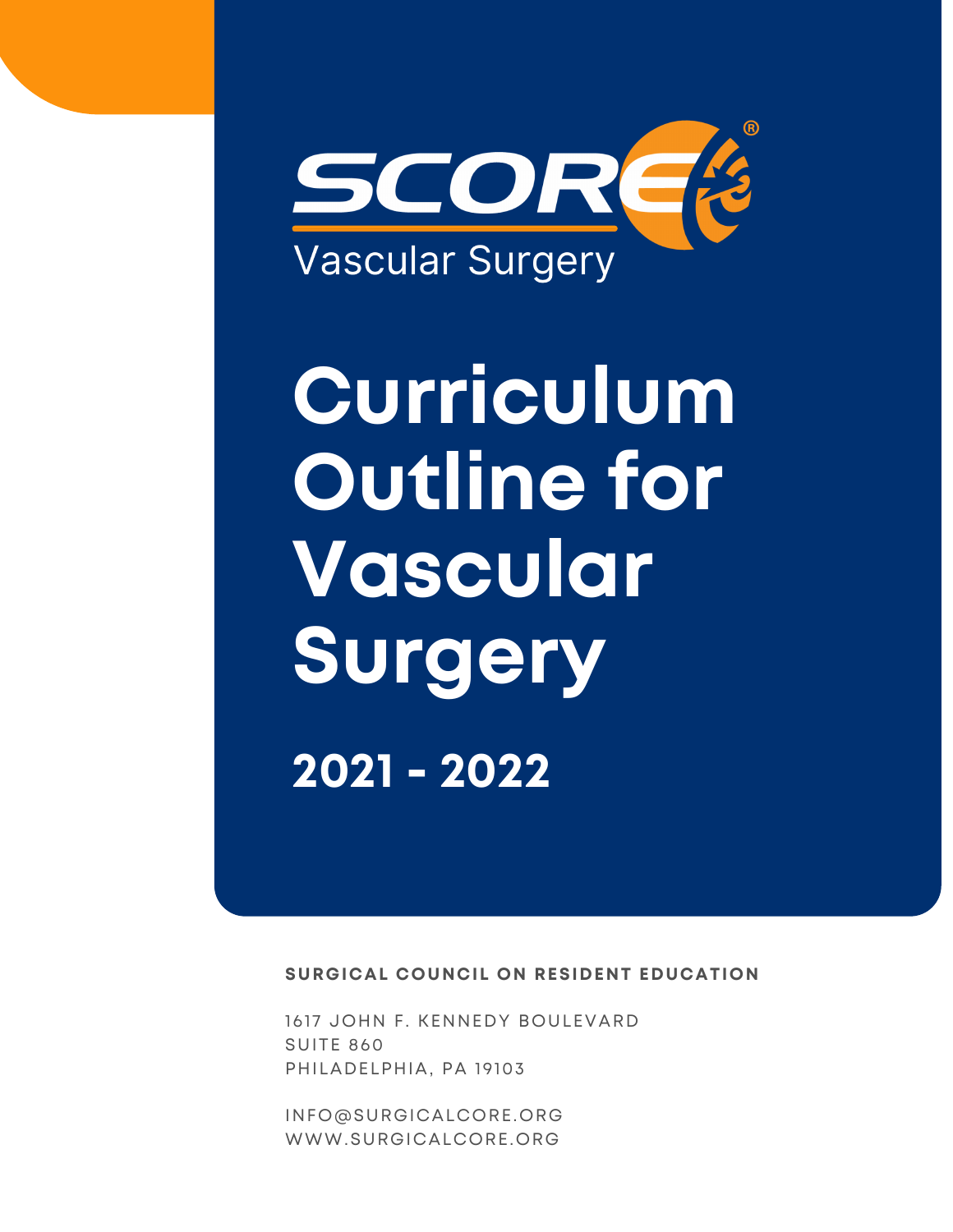# TABLE OF CONTENTS

(click to go to that page)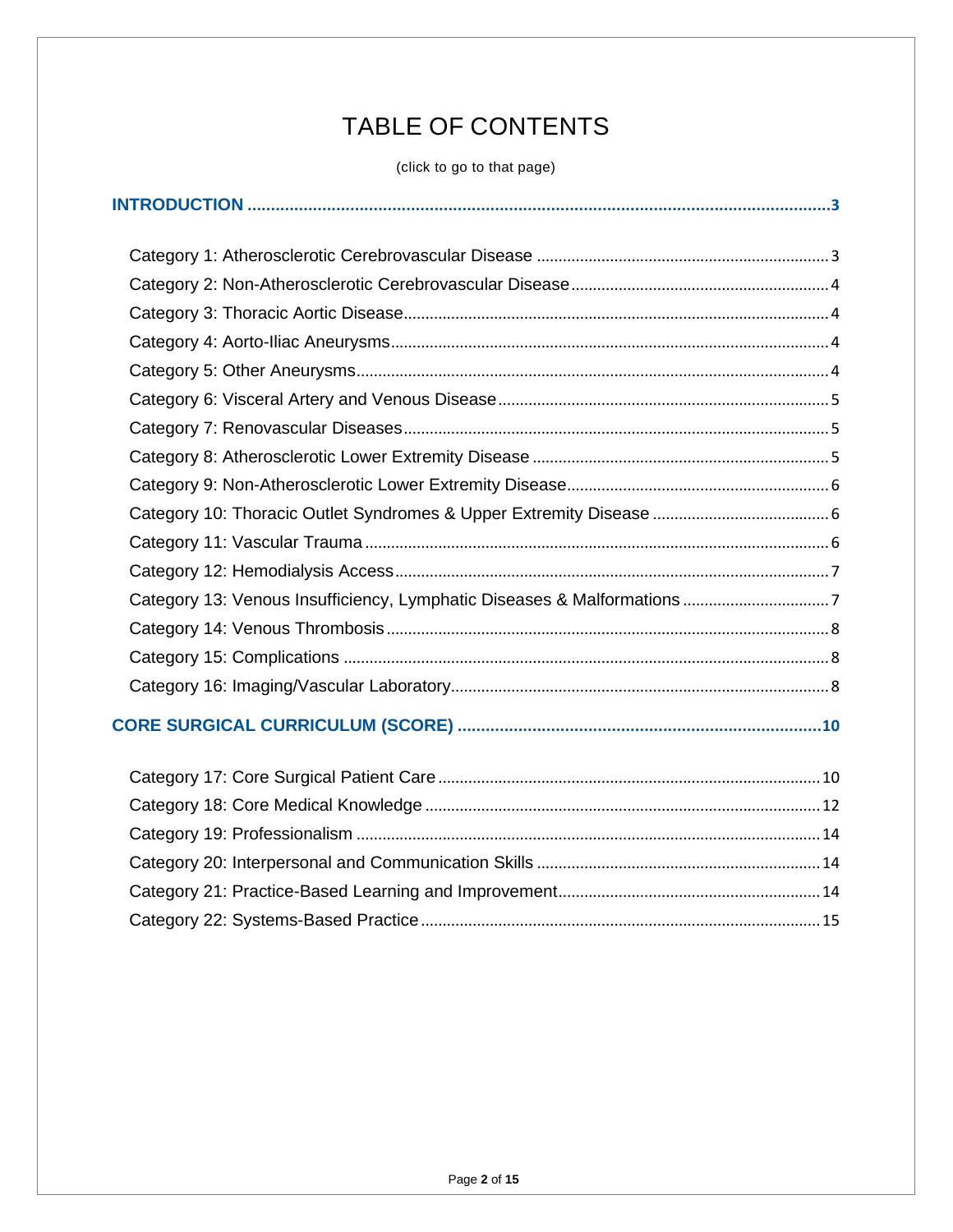## INTRODUCTION

## <span id="page-2-0"></span>EXPLANATION OF THE CURRICULUM OUTLINE

The **SCORE Curriculum Outline for Vascular Surgery (VSCORE® )** is a list of vascular and core surgery patient care topics to be covered in a vascular surgery training program. The curriculum includes vascular surgical diseases/conditions and operations/procedures and core surgical medical knowledge topics essential to the care of the vascular patient, as well as the Accreditation Council for Graduate Medical Education (ACGME) required topics on professionalism, interpersonal and communication skills, practice-based learning and improvement, and systems-based practice. It is designed to be relevant to five-year integrated training programs, as well as two-year fellowship programs.

The outline has been created with input from the Vascular Surgery Board of the American Board of Surgery, the Association of Program Directors in Vascular Surgery, the Society for Vascular Surgery and the Review Committee for Surgery (ACGME).

The Vascular Surgical Council on Resident Education (VSCORE) is a nonprofit consortium with the mission of improving the education of residents in vascular surgery. VSCORE Member Organizations include the American Board of Surgery-Vascular Surgery Board, the Association of Program Directors in Vascular Surgery, the Society for Vascular Surgery, and the Review Committee for Surgery (ACGME).

## <span id="page-2-1"></span>Category 1: Atherosclerotic Cerebrovascular Disease

#### **Diseases/Conditions**

- [Carotid Artery, Atherosclerotic –](http://www.surgicalcore.org/modulecontent.aspx?id=1000196) Asymptomatic
- [Carotid Artery, Atherosclerotic –](http://www.surgicalcore.org/modulecontent.aspx?id=1000207) Symptomatic
- [Innominate, Common Carotid, Subclavian Disease](http://www.surgicalcore.org/modulecontent.aspx?id=1000245)
- Vertebral Artery Disease [Atherosclerotic, FMD, Dissection](http://www.surgicalcore.org/modulecontent.aspx?id=1000238)

#### **Operations/Procedures**

- [Carotid Artery Endarterectomy –](http://www.surgicalcore.org/modulecontent.aspx?id=1000315) Patch and Eversion
- **[Carotid Artery Stenting](http://www.surgicalcore.org/modulecontent.aspx?id=1000217)**
- [Great Vessel –](http://www.surgicalcore.org/modulecontent.aspx?id=1000661) Endovascular
- [Great Vessel –](http://www.surgicalcore.org/modulecontent.aspx?id=1000769) Open
- [Vertebral Artery Procedures –](http://www.surgicalcore.org/modulecontent.aspx?id=1000671) Open and Endovascular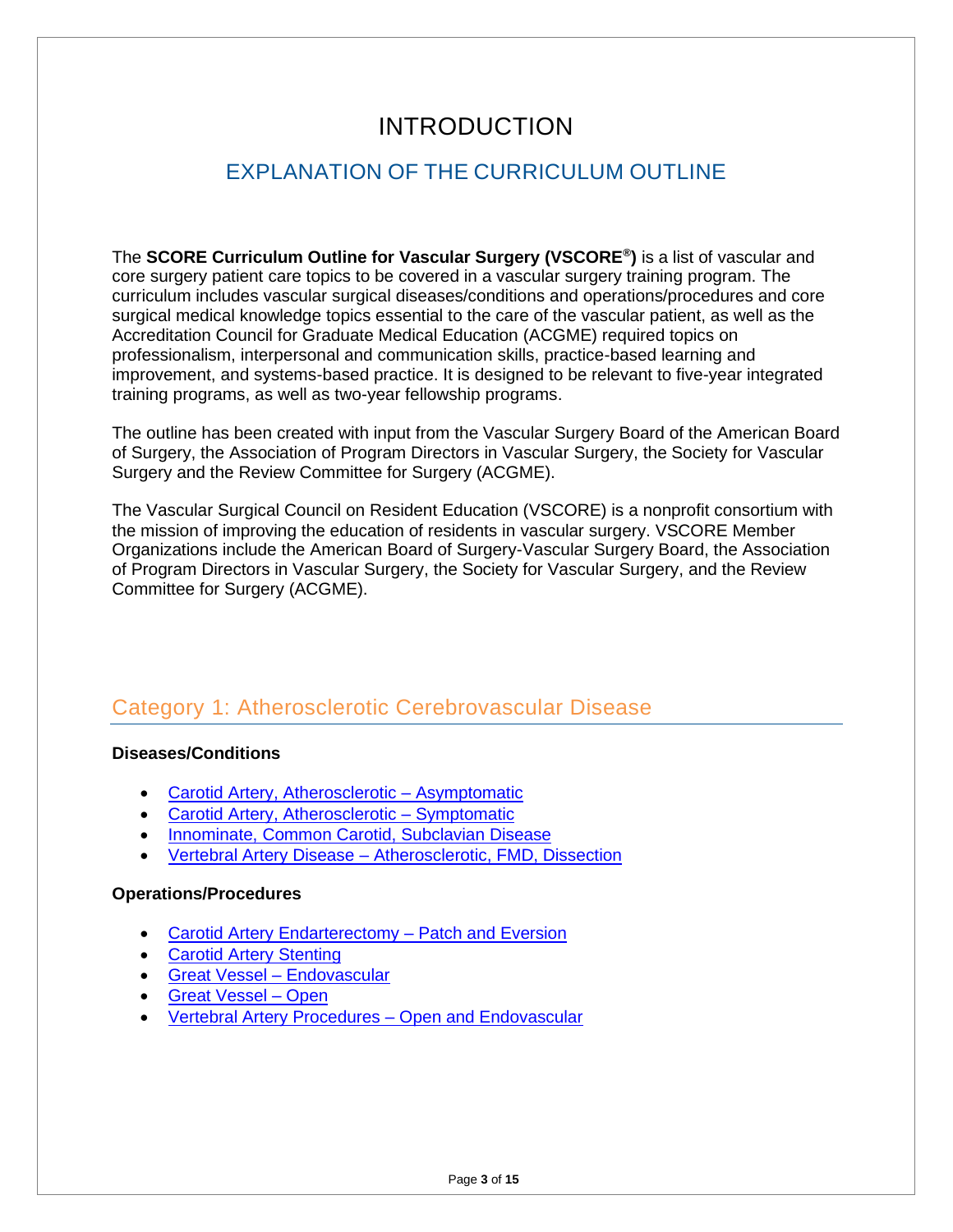## <span id="page-3-0"></span>Category 2: Non-Atherosclerotic Cerebrovascular Disease

#### **Diseases/Conditions**

- [Carotid Artery Dissection](http://www.surgicalcore.org/modulecontent.aspx?id=1000231)
- [Takayasu and Giant Cell Arteritis](http://www.surgicalcore.org/modulecontent.aspx?id=1000673)
- Uncommon Carotid Conditions [FMD, Aneurysm, Carotid Body Tumor](http://www.surgicalcore.org/modulecontent.aspx?id=1000229)

## <span id="page-3-1"></span>Category 3: Thoracic Aortic Disease

#### **Diseases/Conditions**

- Aortic Dissection [Including Variants of Penetrating Ulcer and Intramural Hematoma](http://www.surgicalcore.org/modulecontent.aspx?id=1000220)
- [Atherosclerotic Thoracic Aortic Disease –](http://www.surgicalcore.org/modulecontent.aspx?id=1000694) Coral Reef/Shaggy Aorta
- [Thoracic Aortic Aneurysm](http://www.surgicalcore.org/modulecontent.aspx?id=1000235)
- [Thoracoabdominal Aneurysm](http://www.surgicalcore.org/modulecontent.aspx?id=1000226)

#### **Operations/Procedures**

- [Suprarenal Aortic Aneurysm Repair –](http://www.surgicalcore.org/modulecontent.aspx?id=1000240) Open
- [Thoracic Aortic Aneurysm –](http://www.surgicalcore.org/modulecontent.aspx?id=1000693) Open and Endovascular
- [Thoracic Aortic Dissection Repair –](http://www.surgicalcore.org/modulecontent.aspx?id=1000695) Open and Endovascular
- [Thoracoabdominal Aneurysm Repair –](http://www.surgicalcore.org/modulecontent.aspx?id=1000681) Open and Endovascular

## <span id="page-3-2"></span>Category 4: Aorto-Iliac Aneurysms

#### **Diseases/Conditions**

- [Abdominal Aortic Aneurysm –](http://www.surgicalcore.org/modulecontent.aspx?id=1000426) Infrarenal and Juxtarenal
- [Aortic Aneurysm –](http://www.surgicalcore.org/modulecontent.aspx?id=1000188) Ruptured
- [Genetic Aortic Diseases](http://www.surgicalcore.org/modulecontent.aspx?id=1000318)
- [Mycotic Aneurysms](http://www.surgicalcore.org/modulecontent.aspx?id=1000230)

#### **Operations/Procedures**

- [Abdominal Aortic Aneurysm \(Infrarenal and Juxtarenal\) Repair –](http://www.surgicalcore.org/modulecontent.aspx?id=1000189) Open
- [Endovascular Abdominal Aortic Aneurysm Repair \(EVAR\) –](http://www.surgicalcore.org/modulecontent.aspx?id=1000316) Elective
- [Endovascular Abdominal Aortic Aneurysm Repair \(EVAR\) –](http://www.surgicalcore.org/modulecontent.aspx?id=1000317) Rupture

## <span id="page-3-3"></span>Category 5: Other Aneurysms

#### **Diseases/Conditions**

- [Celiac, Hepatic and Mesenteric Artery Aneurysm](http://www.surgicalcore.org/modulecontent.aspx?id=1000664)
- [Femoral and Popliteal Artery Aneurysm](http://www.surgicalcore.org/modulecontent.aspx?id=1000159)
- [Renal Artery Aneurysm](http://www.surgicalcore.org/modulecontent.aspx?id=1000224)
- [Splenic Artery Aneurysm](http://www.surgicalcore.org/modulecontent.aspx?id=1000662)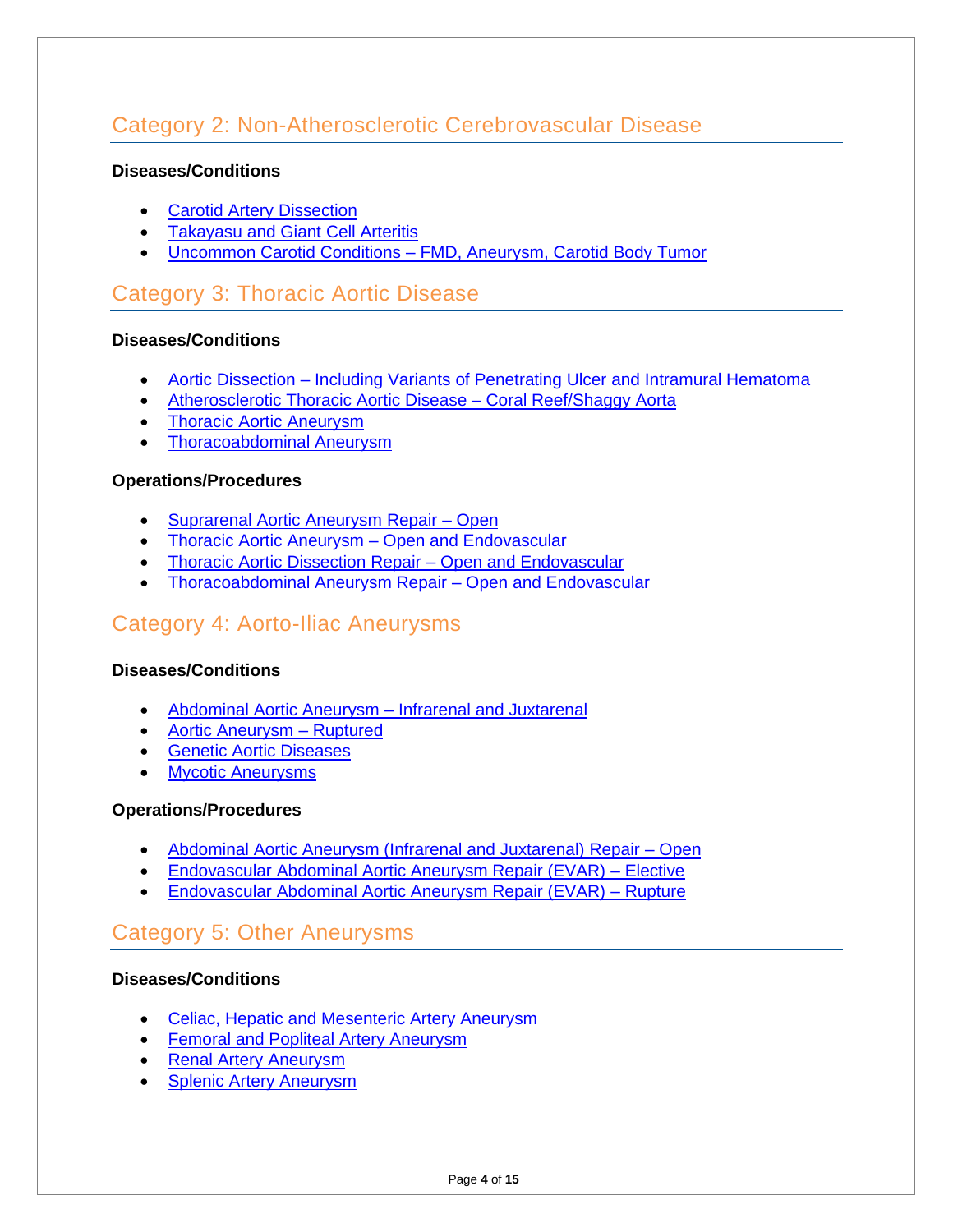#### **Operations/Procedures**

- [Femoral Artery Aneurysm Repair](http://www.surgicalcore.org/modulecontent.aspx?id=1000683)
- [Isolated Iliac Artery Aneurysm Repair –](http://www.surgicalcore.org/modulecontent.aspx?id=1000435) Open and Endovascular
- [Popliteal Artery Aneurysm Repair –](http://www.surgicalcore.org/modulecontent.aspx?id=1000239) Open and Endovascular
- [Renal Artery Aneurysm Repair –](http://www.surgicalcore.org/modulecontent.aspx?id=1000652) Open and Endovascular

## <span id="page-4-0"></span>Category 6: Visceral Artery and Venous Disease

#### **Diseases/Conditions**

- [Celiac Compression Syndrome](http://www.surgicalcore.org/modulecontent.aspx?id=1000674)
- [Mesenteric and Portal Vein Thrombosis](http://www.surgicalcore.org/modulecontent.aspx?id=1000668)
- [Mesenteric Ischemia, Acute –](http://www.surgicalcore.org/modulecontent.aspx?id=1000156) Embolus, Thrombosis, NOMI
- [Mesenteric Ischemia, Chronic](http://www.surgicalcore.org/modulecontent.aspx?id=1000232)
- **[Superior Mesenteric Artery Dissection](http://www.surgicalcore.org/modulecontent.aspx?id=1000428)**

#### **Operations/Procedures**

- [Mesenteric Bypass/Endarterectomy](http://www.surgicalcore.org/modulecontent.aspx?id=1000436)
- [SMA Stenting](http://www.surgicalcore.org/modulecontent.aspx?id=1000430)
- **[SMA Thrombectomy](http://www.surgicalcore.org/modulecontent.aspx?id=1000431)**

### <span id="page-4-1"></span>Category 7: Renovascular Diseases

#### **Diseases/Conditions**

- [Atherosclerotic Renal Artery Disease](http://www.surgicalcore.org/modulecontent.aspx?id=1000684)
- [Nonatherosclerotic Renal Artery Disease](http://www.surgicalcore.org/modulecontent.aspx?id=1000645)
- [Pediatric Renovascular and Abdominal Aortic Developmental Disorders](http://www.surgicalcore.org/modulecontent.aspx?id=1000233)
- [Renal Vein Compression Syndrome](http://www.surgicalcore.org/modulecontent.aspx?id=1000639)
- [Renovascular Hypertension](http://www.surgicalcore.org/modulecontent.aspx?id=1000244)

#### **Operations/Procedures**

• Renal Artery Bypass – [Aortorenal, Splenorenal, Hepatorenal](http://www.surgicalcore.org/modulecontent.aspx?id=1000667)

## <span id="page-4-2"></span>Category 8: Atherosclerotic Lower Extremity Disease

#### **Diseases/Conditions**

- [Acute Lower Extremity Ischemia, Including Blue Toe Syndrome](http://www.surgicalcore.org/modulecontent.aspx?id=1000155)
- [Chronic Limb-Threatening Ischemia](http://www.surgicalcore.org/modulecontent.aspx?id=1000154) Rest Pain, Ulcer and Gangrene
- **[Claudication](http://www.surgicalcore.org/modulecontent.aspx?id=1000194)**

#### **Operations/Procedures**

- [Aortobifemoral Bypass](http://www.surgicalcore.org/modulecontent.aspx?id=1000218)
- [Axillobifemoral Bypass](http://www.surgicalcore.org/modulecontent.aspx?id=1000653)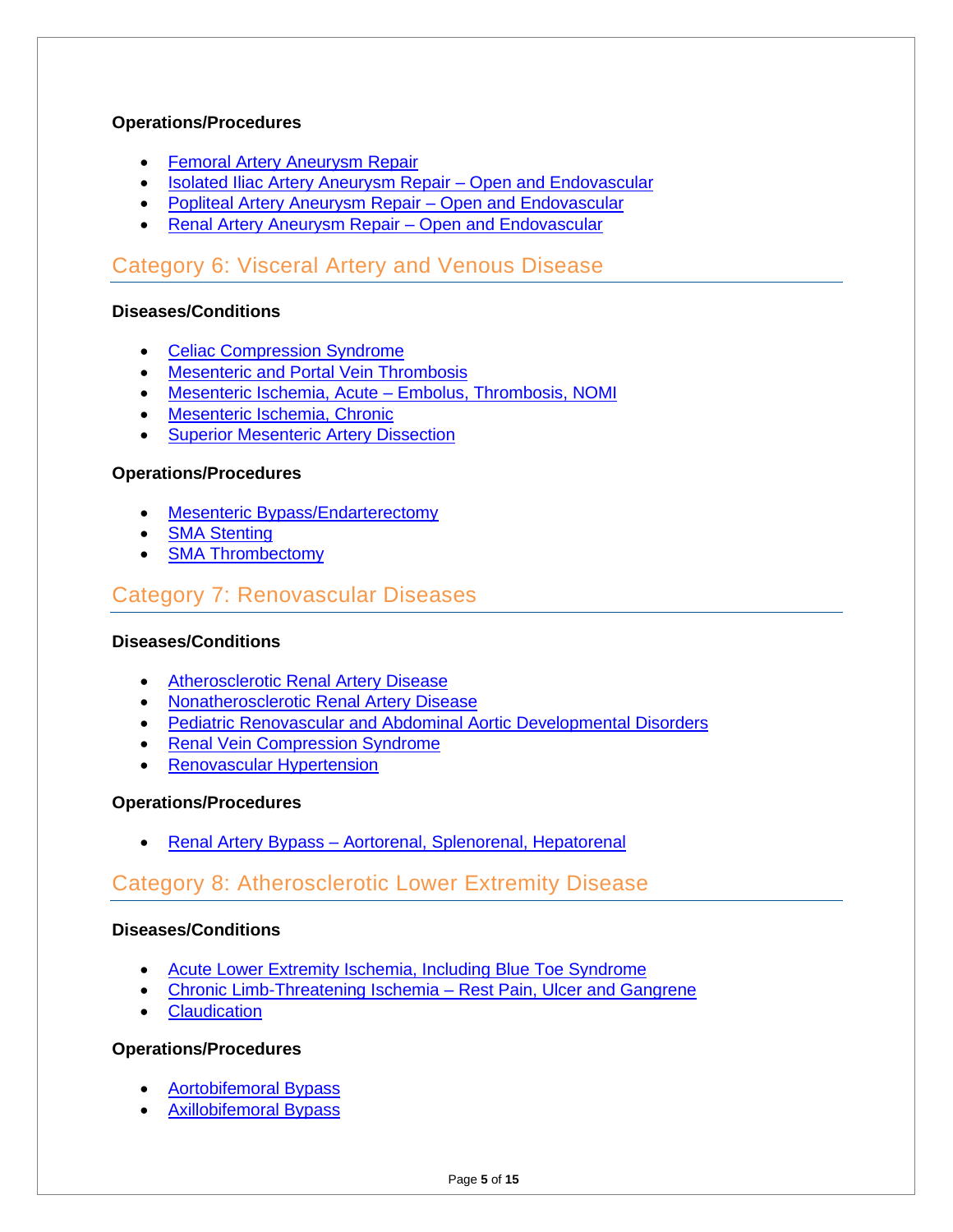- [Common/Profunda Femoral Endarterectomy](http://www.surgicalcore.org/modulecontent.aspx?id=1000670)
- **[Femoral BK Popliteal/Tibial Bypass with Prosthetic/Vein](http://www.surgicalcore.org/modulecontent.aspx?id=1000236)**
- [Femoral Popliteal Artery Embolectomy](http://www.surgicalcore.org/modulecontent.aspx?id=1000219)
- [Femoral PTA/Stenting](http://www.surgicalcore.org/modulecontent.aspx?id=1000429)
- **[Iliac Artery Stenting](http://www.surgicalcore.org/modulecontent.aspx?id=1000227)**
- [Popliteal-tibial and Pedal Bypasses](http://www.surgicalcore.org/modulecontent.aspx?id=1000202)
- [Thrombolytic Therapy](http://www.surgicalcore.org/modulecontent.aspx?id=1000448)
- [Tibial PTA/Stenting](http://www.surgicalcore.org/modulecontent.aspx?id=1000243)

## <span id="page-5-0"></span>Category 9: Non-Atherosclerotic Lower Extremity Disease

#### **Diseases/Conditions**

- [Buerger's Disease](http://www.surgicalcore.org/modulecontent.aspx?id=1000654)
- [Compartment Syndrome](http://www.surgicalcore.org/modulecontent.aspx?id=1000630)
- [Diabetic Foot Ulcers and Infections](http://www.surgicalcore.org/modulecontent.aspx?id=1000190)
- [Popliteal Artery Entrapment and Adventitial Cystic Disease](http://www.surgicalcore.org/modulecontent.aspx?id=1000427)

#### **Operations/Procedures**

- Amputations [Foot \(Toe, Ray, TMA, Chopart, Lisfranc, Symes\)](http://www.surgicalcore.org/modulecontent.aspx?id=1000629)
- Amputations [Lower Extremity \(AKA, Through the Knee, BKA\)](http://www.surgicalcore.org/modulecontent.aspx?id=1000628)

## <span id="page-5-1"></span>Category 10: Thoracic Outlet Syndromes & Upper Extremity Disease

#### **Diseases/Conditions**

- Thoracic Outlet Syndrome [Neurogenic, Arterial, Venous](http://www.surgicalcore.org/modulecontent.aspx?id=1000425)
- [Upper Extremity Occlusive Disease –](http://www.surgicalcore.org/modulecontent.aspx?id=1000663) Claudication, Rest Pain, Tissue Loss

#### **Operations/Procedures**

- [Carotid-Subclavian](http://www.surgicalcore.org/modulecontent.aspx?id=1000191) Artery Bypass
- [First Rib Resection –](http://www.surgicalcore.org/modulecontent.aspx?id=264277) Infraclavicular
- [First Rib Resection –](http://www.surgicalcore.org/modulecontent.aspx?id=1000186) Transaxillary

## <span id="page-5-2"></span>Category 11: Vascular Trauma

#### **Diseases/Conditions**

- [Posterior Knee Dislocation](http://www.surgicalcore.org/modulecontent.aspx?id=1000157) Popliteal Injury
- [Vascular Injury –](http://www.surgicalcore.org/modulecontent.aspx?id=1000631) Neck
- [Vascular Injury –](http://www.surgicalcore.org/modulecontent.aspx?id=1000696) Chest
- [Vascular Injury –](http://www.surgicalcore.org/modulecontent.aspx?id=1000632) Abdomen
- [Vascular Injury –](http://www.surgicalcore.org/modulecontent.aspx?id=1000650) Extremities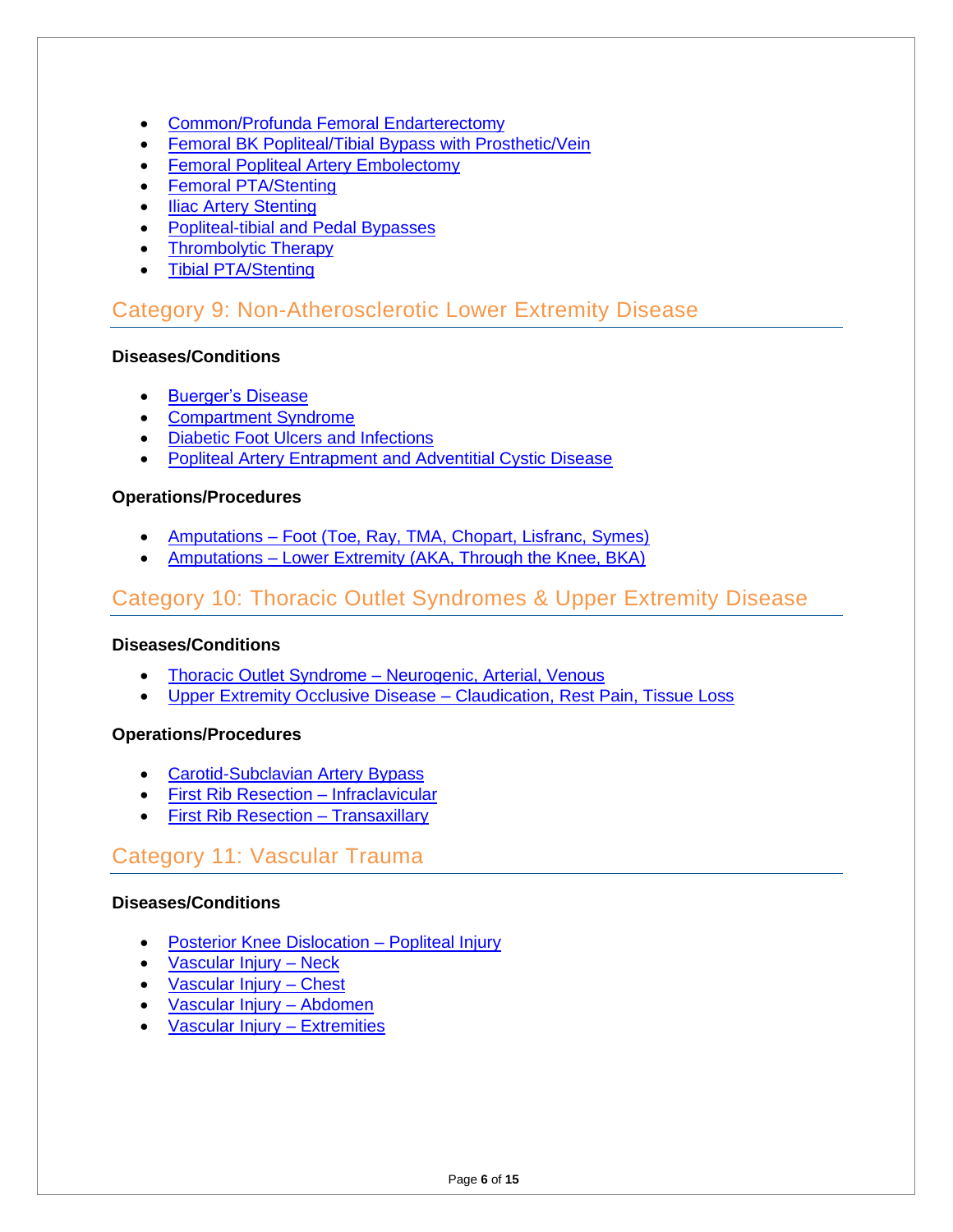#### **Operations/Procedures**

- [Abdominal Vascular Exposures](http://www.surgicalcore.org/modulecontent.aspx?id=1000685)
- [Thoracic Aortic Injury \(Blunt\) Repair –](http://www.surgicalcore.org/modulecontent.aspx?id=1000195) Endovascular

## <span id="page-6-0"></span>Category 12: Hemodialysis Access

#### **Diseases/Conditions**

- [Access-Related Ischemic Steal Syndrome](http://www.surgicalcore.org/modulecontent.aspx?id=1000203)
- [Failing or Thrombosed Hemodialysis Access](http://www.surgicalcore.org/modulecontent.aspx?id=1000655)
- [Hemodialysis Access Infection](http://www.surgicalcore.org/modulecontent.aspx?id=1000634)
- [New Hemodialysis Access](http://www.surgicalcore.org/modulecontent.aspx?id=1000633)
- [Nonmaturing Autogenous Arteriovenous Fistula](http://www.surgicalcore.org/modulecontent.aspx?id=1000635)
- [Nonthrombotic Hemodialysis Access Complications](http://www.surgicalcore.org/modulecontent.aspx?id=1000767)

#### **Operations/Procedures**

- [Failing/Thrombosed Access –](http://www.surgicalcore.org/modulecontent.aspx?id=1000702) AVF and AVG Management
- [Hemodialysis Access Catheter](http://www.surgicalcore.org/modulecontent.aspx?id=1000320)
- [Nonthrombotic Access Complications](http://www.surgicalcore.org/modulecontent.aspx?id=1000704) Repair
- [Peritoneal Dialysis Catheter Placement](http://www.surgicalcore.org/modulecontent.aspx?id=1000646)

## <span id="page-6-1"></span>Category 13: Venous Insufficiency, Lymphatic Diseases & Malformations

#### **Diseases/Conditions**

- [Chronic Venous Insufficiency, Including Venous Leg Ulcer](http://www.surgicalcore.org/modulecontent.aspx?id=1000149)
- [Lymphedema/Lymphangitis –](http://www.surgicalcore.org/modulecontent.aspx?id=1000665) Primary and Secondary
- [Pelvic Congestion Syndrome](http://www.surgicalcore.org/modulecontent.aspx?id=1000675)
- [Superior Vena Cava Syndrome](http://www.surgicalcore.org/modulecontent.aspx?id=1000636)
- [Varicose Vein Disease](http://www.surgicalcore.org/modulecontent.aspx?id=1000158)
- [Venous Malformations](http://www.surgicalcore.org/modulecontent.aspx?id=1000656)

#### **Operations/Procedures**

- **[Sclerotherapy](http://www.surgicalcore.org/modulecontent.aspx?id=1000687)**
- [Varicose Vein Procedures](http://www.surgicalcore.org/modulecontent.aspx?id=1000647)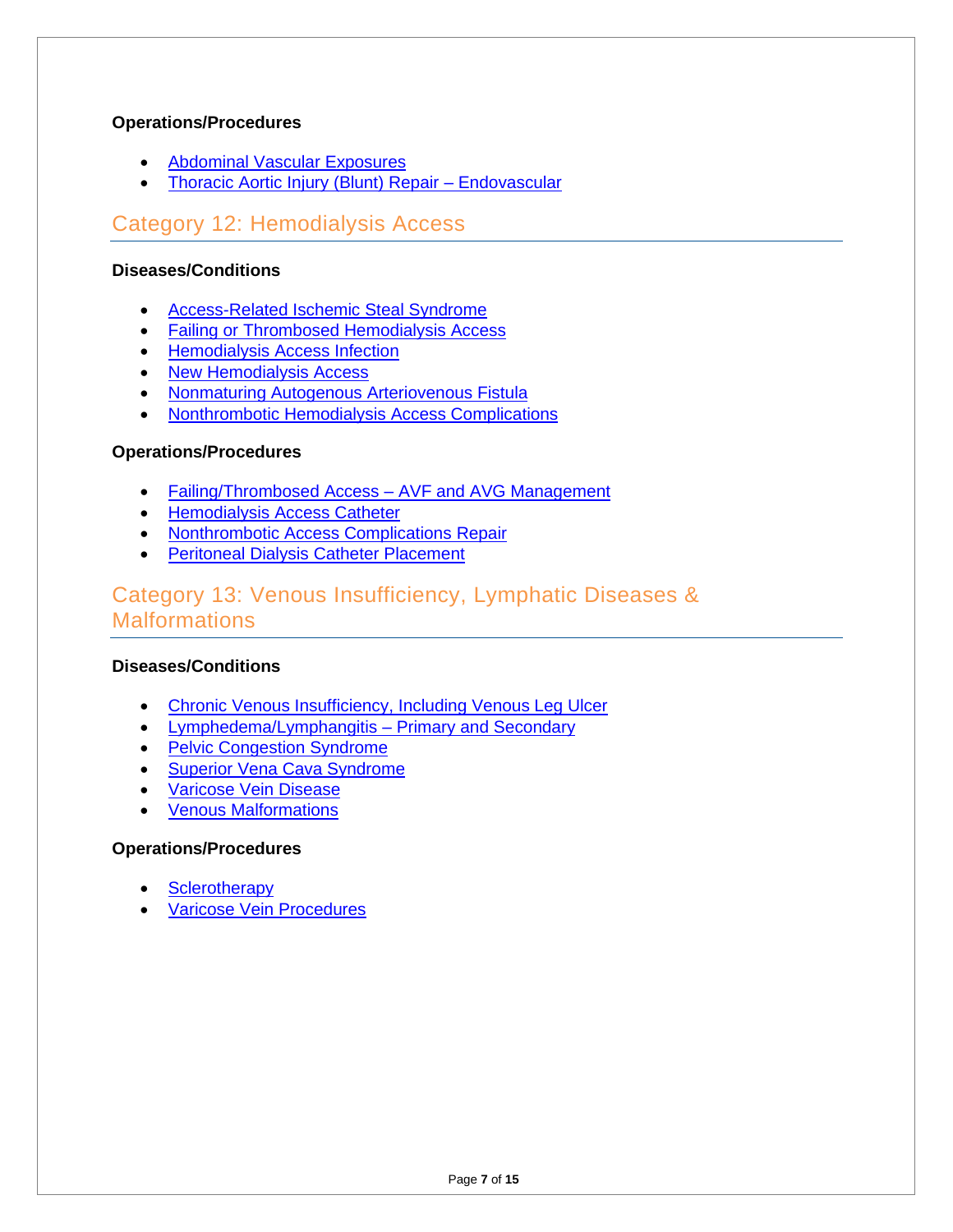## <span id="page-7-0"></span>Category 14: Venous Thrombosis

#### **Diseases/Conditions**

- [Acute Iliofemoral Deep Venous Thrombosis](http://www.surgicalcore.org/modulecontent.aspx?id=1000677)
- [Lower Extremity Deep Venous Thrombosis](http://www.surgicalcore.org/modulecontent.aspx?id=1000682)
- [Pulmonary Embolus](http://www.surgicalcore.org/modulecontent.aspx?id=1000643)
- [Superficial Thrombophlebitis](http://www.surgicalcore.org/modulecontent.aspx?id=1000676)
- [Vena Caval Obstruction/Tumors](http://www.surgicalcore.org/modulecontent.aspx?id=1000648)

#### **Operations/Procedures**

- [DVT \(Acute\) Treatments](http://www.surgicalcore.org/modulecontent.aspx?id=1000432)
- [Vena Caval Filter Insertion and Removal](http://www.surgicalcore.org/modulecontent.aspx?id=1000437)
- [Venous Obstructive Disorders Treatments](http://www.surgicalcore.org/modulecontent.aspx?id=1000447)

## <span id="page-7-1"></span>Category 15: Complications

#### **Diseases/Conditions**

- [Abdominal Compartment Syndrome after Aortic Operation](http://www.surgicalcore.org/modulecontent.aspx?id=1000686)
- [Aortic Graft Infections](http://www.surgicalcore.org/modulecontent.aspx?id=1000246)
- [Aortocaval Fistula](http://www.surgicalcore.org/modulecontent.aspx?id=1000234)
- [Chylous Ascites/Chylothorax](http://www.surgicalcore.org/modulecontent.aspx?id=1000649)
- [Colonic Ischemia after Aortoiliac Operation](http://www.surgicalcore.org/modulecontent.aspx?id=1000680)
- [Endovascular Complications: Contrast-Induced Nephropathy](http://www.surgicalcore.org/modulecontent.aspx?id=1000438)
- [Endovascular Complications: Specific Complications of Endovascular Therapy](http://www.surgicalcore.org/modulecontent.aspx?id=1000314)
- [Percutaneous Arterial Access Complications](http://www.surgicalcore.org/modulecontent.aspx?id=1000658)
- [Peripheral Arterial Graft Infections](http://www.surgicalcore.org/modulecontent.aspx?id=1000237)
- [Postrevascularization Leg Ischemia](http://www.surgicalcore.org/modulecontent.aspx?id=1000637)
- **[Postsurgical Groin Complications](http://www.surgicalcore.org/modulecontent.aspx?id=1000666)**
- [Spinal Cord Ischemia after Aortic Procedure](http://www.surgicalcore.org/modulecontent.aspx?id=1000657)
- **[Stroke after Carotid](http://www.surgicalcore.org/modulecontent.aspx?id=1000644) Intervention**

#### **Operations/Procedures**

- [Anastomotic Aneurysm Repair](http://www.surgicalcore.org/modulecontent.aspx?id=1000640)
- [Aortic Graft-Enteric Fistula/Erosion Removal –](http://www.surgicalcore.org/modulecontent.aspx?id=1000433) Extra-Anatomic vs In Situ Replacement
- [Neo-Aortoiliac System Procedure](http://www.surgicalcore.org/modulecontent.aspx?id=1000228)
- Pseudoaneurysm Repair, latrogenic Open vs. Injection

## <span id="page-7-2"></span>Category 16: Imaging/Vascular Laboratory

#### **Vascular Laboratory (Registered Physician in Vascular Interpretation)**

- [Abdominal Vascular, Aortic Aneurysm and Post-EVAR](http://www.surgicalcore.org/modulecontent.aspx?id=1000679) Assessment
- [Abdominal Vascular, Renal and Mesenteric](http://www.surgicalcore.org/modulecontent.aspx?id=1000688)
- [Cerebrovascular, Carotid](http://www.surgicalcore.org/modulecontent.aspx?id=1000660)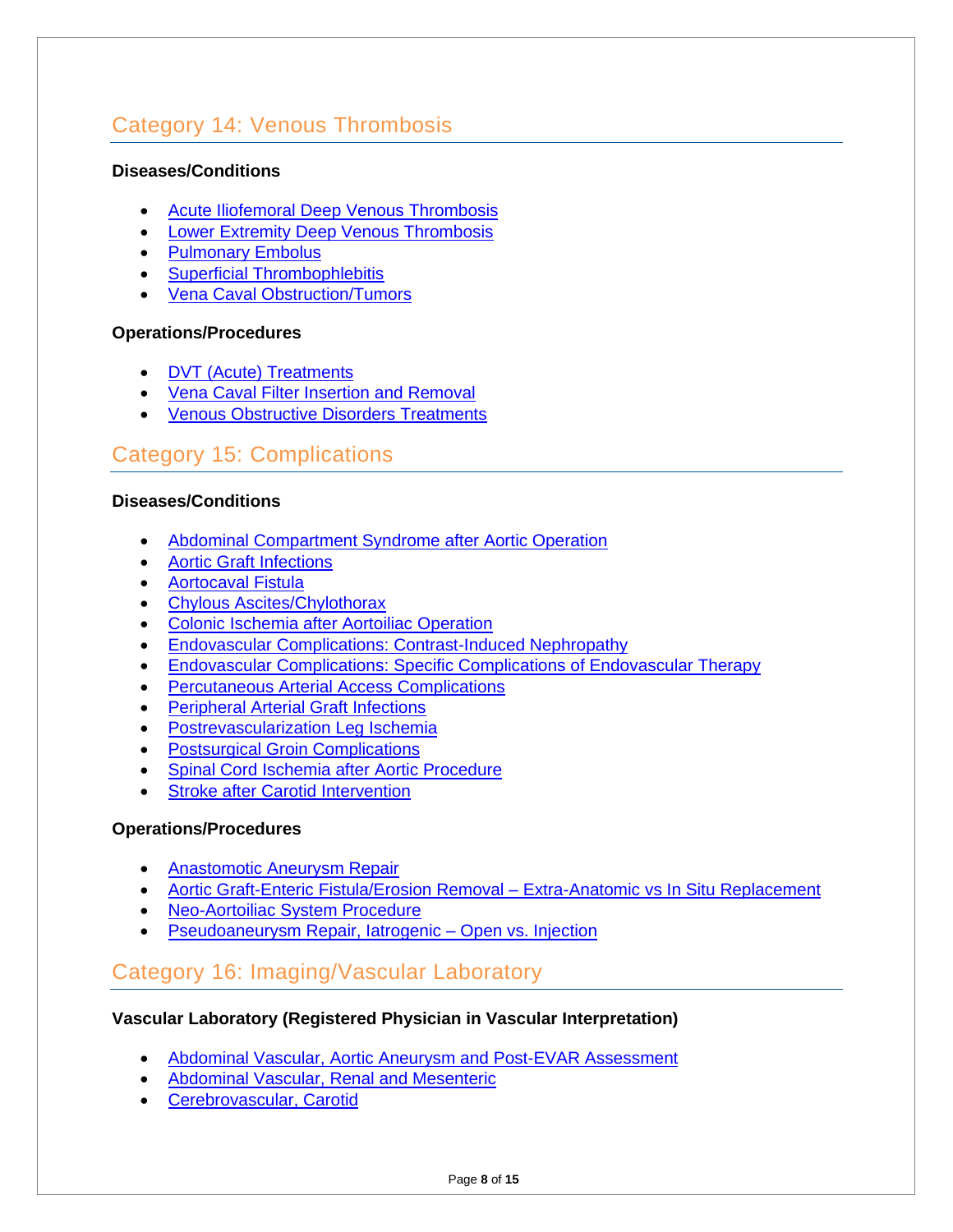- [Cerebrovascular, Intracranial \(TCD\)](http://www.surgicalcore.org/modulecontent.aspx?id=1000669)
- [Cerebrovascular, Intraoperative](http://www.surgicalcore.org/modulecontent.aspx?id=1000642)
- [Evaluation of Venous Insufficiency](http://www.surgicalcore.org/modulecontent.aspx?id=1000678)
- [Peripheral Arterial, Duplex Evaluation of Occlusive Disease](http://www.surgicalcore.org/modulecontent.aspx?id=1000659)
- [Peripheral Arterial, Physiologic Testing](http://www.surgicalcore.org/modulecontent.aspx?id=1000641)
- [Venous, Evaluation of Upper and Lower Extremity DVT](http://www.surgicalcore.org/modulecontent.aspx?id=1000698)

#### **Other Imaging**

- CT/CT [Angiography](http://www.surgicalcore.org/modulecontent.aspx?id=1000700)
- MR [Angiography](http://www.surgicalcore.org/modulecontent.aspx?id=1000697)

#### **Fluoroscopy**

• [Fluoroscopy, Radiation, and Radiation Safety](http://www.surgicalcore.org/modulecontent.aspx?id=1000313)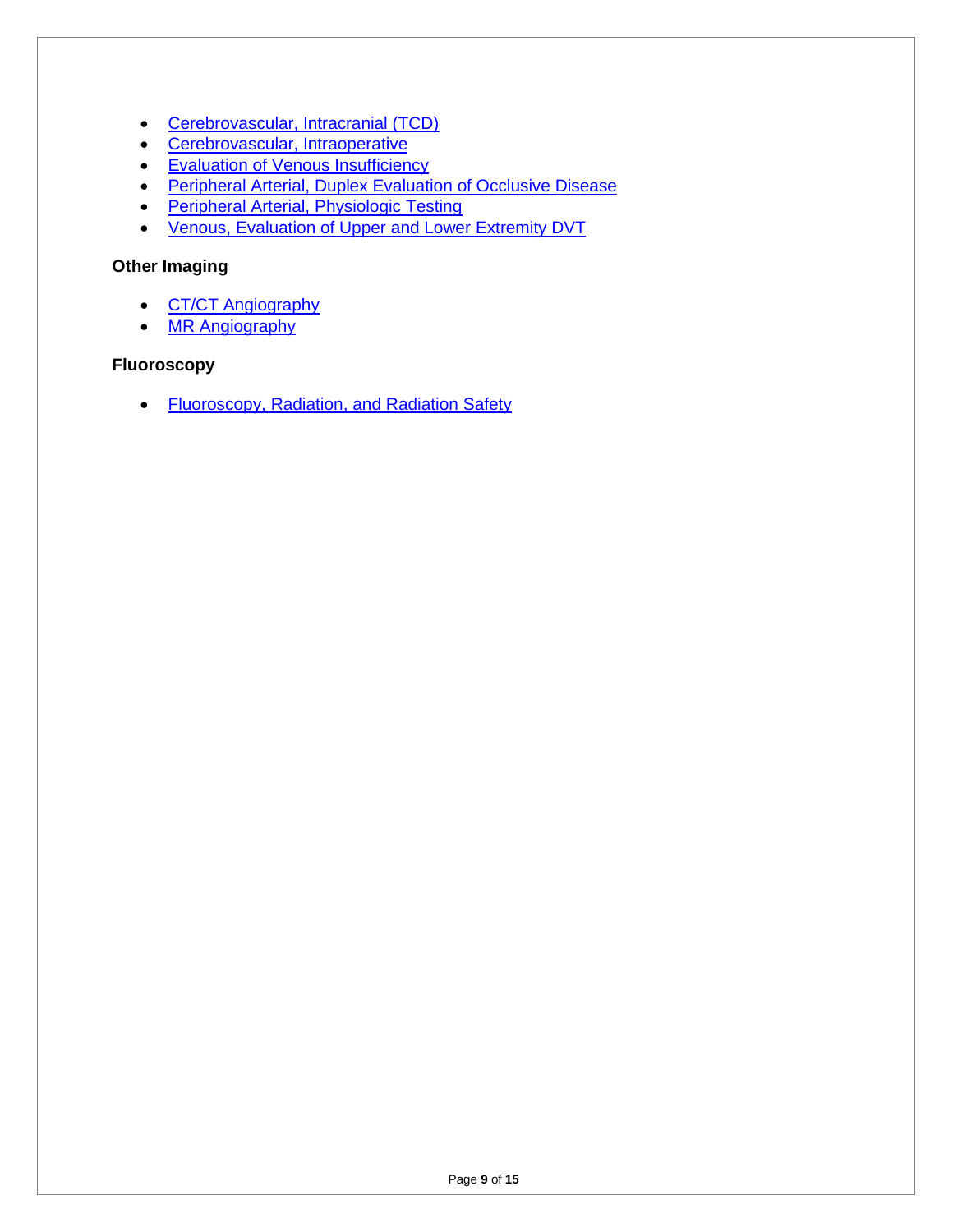## CORE SURGICAL CURRICULUM (SCORE)

## <span id="page-9-1"></span><span id="page-9-0"></span>Category 17: Core Surgical Patient Care

#### *Diseases/Conditions*

#### **Abdomen – General**

• Abdominal Pain – [Acute and Chronic](http://www.surgicalcore.org/modulecontent.aspx?id=1000515)

#### **Abdomen – Hernia**

• [Ventral Hernia](http://www.surgicalcore.org/modulecontent.aspx?id=126211)

#### **Alimentary Tract – Stomach**

• [Gastrointestinal Bleeding –](http://www.surgicalcore.org/modulecontent.aspx?id=1000490) Upper

#### **Alimentary Tract – Small Intestine**

- [Paralytic Ileus](http://www.surgicalcore.org/modulecontent.aspx?id=167603)
- [Pneumatosis](https://www.surgicalcore.org/modulecontent.aspx?id=137469)
- [Small Intestinal Obstruction](http://www.surgicalcore.org/modulecontent.aspx?id=1000525)

#### **Alimentary Tract – Large Intestine**

- [C. difficile Colitis](http://www.surgicalcore.org/modulecontent.aspx?id=136870)
- Colitis [Ischemic](http://www.surgicalcore.org/modulecontent.aspx?id=136797)
- [Colonic Volvulus and Obstruction](http://www.surgicalcore.org/modulecontent.aspx?id=1000567)
- [Gastrointestinal Bleeding –](http://www.surgicalcore.org/modulecontent.aspx?id=128753) Lower

#### **Endocrine**

• [Pheochromocytoma](http://www.surgicalcore.org/modulecontent.aspx?id=147187)

#### **Skin and Soft Tissue**

- [Cellulitis](http://www.surgicalcore.org/modulecontent.aspx?id=139953)
- [Pressure Ulcer](http://www.surgicalcore.org/modulecontent.aspx?id=159798)
- [Necrotizing Soft Tissue Infections](http://www.surgicalcore.org/modulecontent.aspx?id=140003)
- [Soft Tissue Masses –](http://www.surgicalcore.org/modulecontent.aspx?id=139636) Evaluation
- [Surgical Site Infection](http://www.surgicalcore.org/modulecontent.aspx?id=140144)

#### **Surgical Critical Care**

- [Abdominal Compartment Syndrome](http://www.surgicalcore.org/modulecontent.aspx?id=168371)
- [Anaphylaxis](http://www.surgicalcore.org/modulecontent.aspx?id=140999)
- [Acute Respiratory Distress Syndrome \(ARDS\)](http://www.surgicalcore.org/modulecontent.aspx?id=1000508)
- [Brain Death](http://www.surgicalcore.org/modulecontent.aspx?id=168546)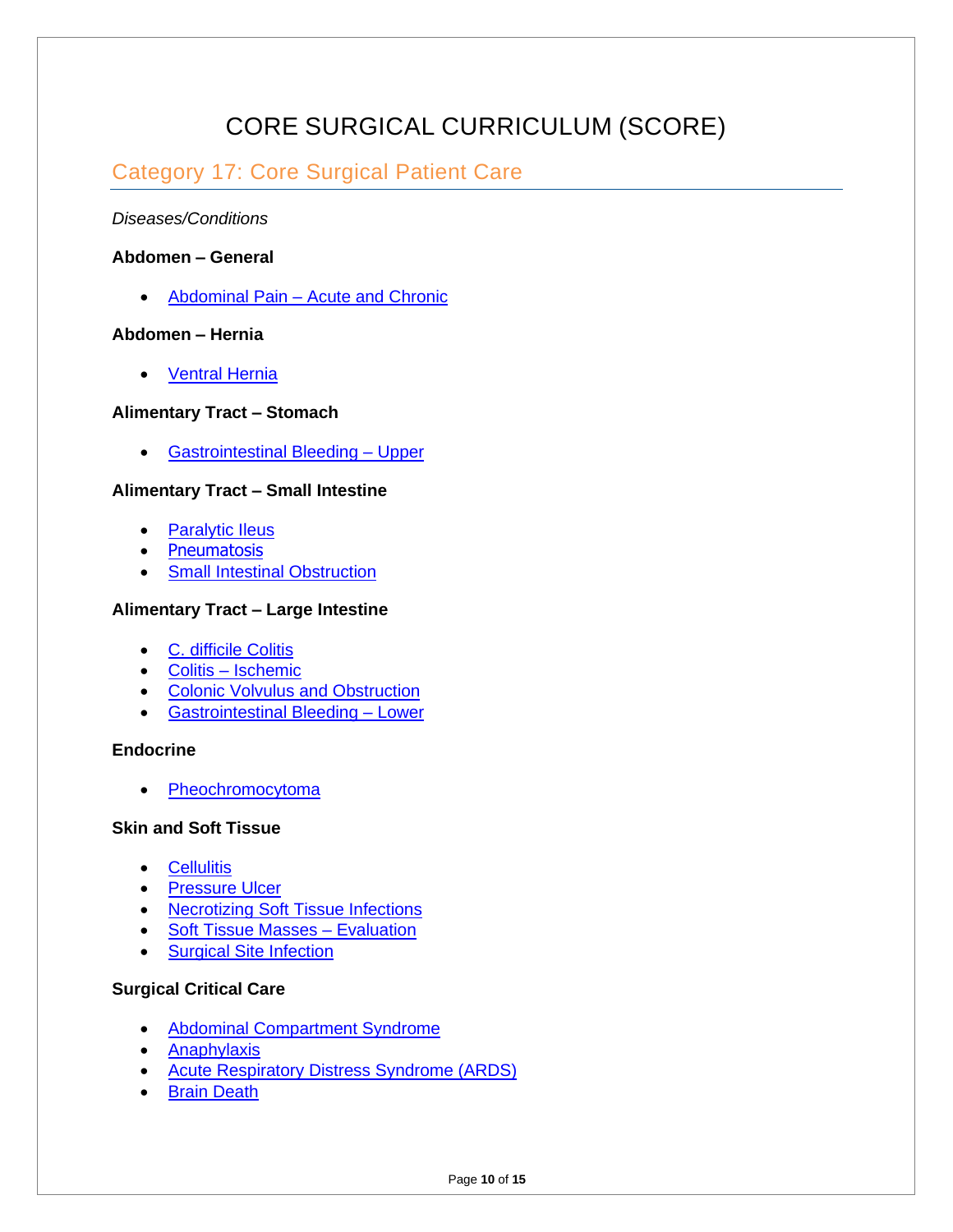- [Cardiac Arrest](http://www.surgicalcore.org/modulecontent.aspx?id=1000513)
- Cardiac Arrhythmias Common
- Cardiac Failure [and Cardiogenic Shock](http://www.surgicalcore.org/modulecontent.aspx?id=1000532)
- [Derangements of Electrolytes and Acid-Base Balance](http://www.surgicalcore.org/modulecontent.aspx?id=140947)
- [Endocrine Dysfunction](http://www.surgicalcore.org/modulecontent.aspx?id=140885)
- [Hepatic Failure and Hepatorenal Syndrome](http://www.surgicalcore.org/modulecontent.aspx?id=164515)
- [Hypovolemic Shock](http://www.surgicalcore.org/modulecontent.aspx?id=140212)
- [Neurogenic Shock](http://www.surgicalcore.org/modulecontent.aspx?id=140402)
- [Neurologic Dysfunction](http://www.surgicalcore.org/modulecontent.aspx?id=140833)
- [Pain, Agitation, and Delirium](http://www.surgicalcore.org/modulecontent.aspx?id=153388)
- [Renal Failure](http://www.surgicalcore.org/modulecontent.aspx?id=140716)
- **[Respiratory Failure](http://www.surgicalcore.org/modulecontent.aspx?id=1000509)**
- [Sepsis and Septic Shock](http://www.surgicalcore.org/modulecontent.aspx?id=1000511)

#### **Trauma**

- [Brachial Plexus Injury](http://www.surgicalcore.org/modulecontent.aspx?id=1000153)
- [Cardiac Tamponade](https://www.surgicalcore.org/modulecontent.aspx?id=142220)
- [Chest Wall, Pleura, and Diaphragm Injuries](http://www.surgicalcore.org/modulecontent.aspx?id=1000470)
- [Frostbite and Hypothermia](http://www.surgicalcore.org/modulecontent.aspx?id=147972)
- [Geriatric Trauma](http://www.surgicalcore.org/modulecontent.aspx?id=143218)
- [Hepatic Injury](http://www.surgicalcore.org/modulecontent.aspx?id=133048)
- [Initial Assessment and Management of Trauma](http://www.surgicalcore.org/modulecontent.aspx?id=1000540)
- [Pelvic Fractures and Retroperitoneal Hematoma](http://www.surgicalcore.org/modulecontent.aspx?id=1000542)
- [Gastric and Small Intestinal Injury](http://www.surgicalcore.org/modulecontent.aspx?id=1000469)
- [Splenic Injury](http://www.surgicalcore.org/modulecontent.aspx?id=132969)
- [Upper Urinary Tract Injuries](http://www.surgicalcore.org/modulecontent.aspx?id=1000562)

#### **Thoracic Surgery**

- [Pleural Effusion/Empyema](http://www.surgicalcore.org/modulecontent.aspx?id=141219)
- [Pneumothorax and Pleurodesis](http://www.surgicalcore.org/modulecontent.aspx?id=1000495)
- [Chylothorax](http://www.surgicalcore.org/modulecontent.aspx?id=1000144)
- [Superior Vena Cava Syndrome](http://www.surgicalcore.org/modulecontent.aspx?id=166342)

#### **Plastic Surgery**

- [Complex Wound Closure](http://www.surgicalcore.org/modulecontent.aspx?id=168852)
- **[Skin Grafting](http://www.surgicalcore.org/modulecontent.aspx?id=134236)**

#### *Operations/Procedures*

#### **Abdomen – Spleen**

**[Splenectomy](http://www.surgicalcore.org/modulecontent.aspx?id=127529)** 

#### **Alimentary Tract – Small Intestine**

• [Adhesiolysis](http://www.surgicalcore.org/modulecontent.aspx?id=128454)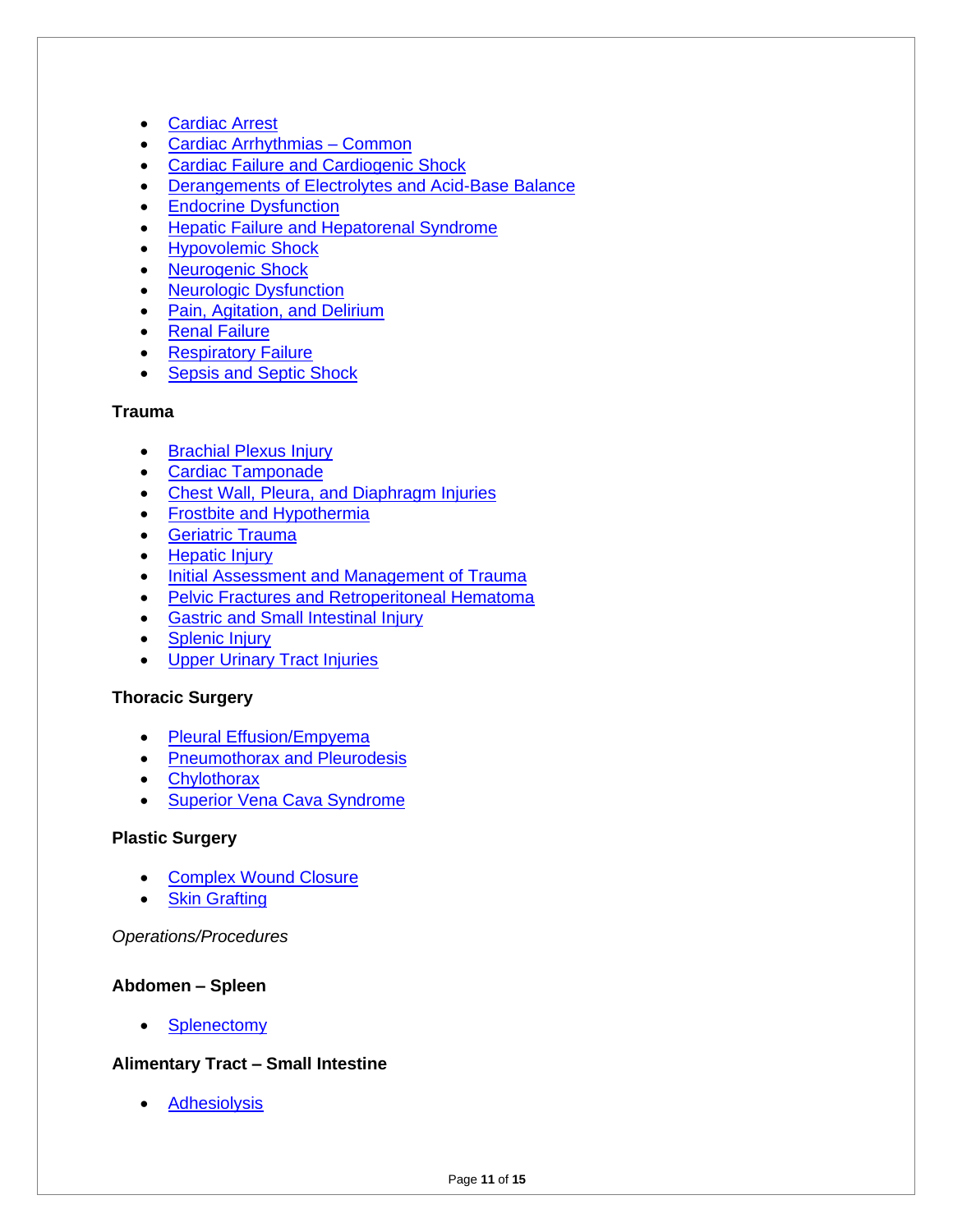#### **Skin and Soft Tissue**

- Skin/Soft Tissue Lesions [Excisional and Incisional Biopsy](http://www.surgicalcore.org/modulecontent.aspx?id=132645)
- Soft Tissue Infections [Incision, Drainage, Debridement](http://www.surgicalcore.org/modulecontent.aspx?id=132697)

#### **Surgical Critical Care**

- [Abdominal Exploration for Trauma](http://www.surgicalcore.org/modulecontent.aspx?id=1000552)
- [Intubation and Difficult Airway](http://www.surgicalcore.org/modulecontent.aspx?id=1000498)
- [Ultrasound Use for Intravascular Access](http://www.surgicalcore.org/modulecontent.aspx?id=163873)
- [Vascular Access](http://www.surgicalcore.org/modulecontent.aspx?id=1000512)

#### **Trauma**

• [Focused Assessment with Sonography for Trauma \(FAST\)](http://www.surgicalcore.org/modulecontent.aspx?id=168489)

#### **Thoracic Surgery**

• [Tube Thoracostomy and Thoracentesis](http://www.surgicalcore.org/modulecontent.aspx?id=1000528)

## <span id="page-11-0"></span>Category 18: Core Medical Knowledge

#### **Anesthesia**

- Anesthesia, General [Agents and Techniques](http://www.surgicalcore.org/modulecontent.aspx?id=152348)
- [Anesthesia, Regional and Local –](http://www.surgicalcore.org/modulecontent.aspx?id=152408) Agents and Techniques
- [Choice of Anesthesia](http://www.surgicalcore.org/modulecontent.aspx?id=152224)
- Conscious Sedation [Agents and Techniques](http://www.surgicalcore.org/modulecontent.aspx?id=152285)
- [Intraoperative Monitoring and Common Intraoperative Problems](http://www.surgicalcore.org/modulecontent.aspx?id=152473)
- Nerve Blocks [Digital and Peripheral](http://www.surgicalcore.org/modulecontent.aspx?id=1000561)
- [Pain, Acute –](http://www.surgicalcore.org/modulecontent.aspx?id=139009) Management
- [Pain, Chronic –](http://www.surgicalcore.org/modulecontent.aspx?id=167114) Management

#### **Biostatistics and Evaluation of Evidence**

- [Clinical Trials](http://www.surgicalcore.org/modulecontent.aspx?id=169345)
- [Evaluating the Quality and Applicability of a Study](http://www.surgicalcore.org/modulecontent.aspx?id=169155)
- How Data are [Expressed and Summarized](http://www.surgicalcore.org/modulecontent.aspx?id=169033)
- [Levels of Evidence](http://www.surgicalcore.org/modulecontent.aspx?id=169225)
- [Outcomes](http://www.surgicalcore.org/modulecontent.aspx?id=169536)
- [Research Design in Outcome and Health Services Research](http://www.surgicalcore.org/modulecontent.aspx?id=168976)
- **[Surveys and Qualitative Research](http://www.surgicalcore.org/modulecontent.aspx?id=152604)**
- **[Tests of Significance](http://www.surgicalcore.org/modulecontent.aspx?id=169108)**

#### **Fluids, Electrolytes, and Acid-Base Balance**

- [Hypokalemia and Hyperkalemia](http://www.surgicalcore.org/modulecontent.aspx?id=152825)
- [Hyponatremia and Hypernatremia](http://www.surgicalcore.org/modulecontent.aspx?id=152782)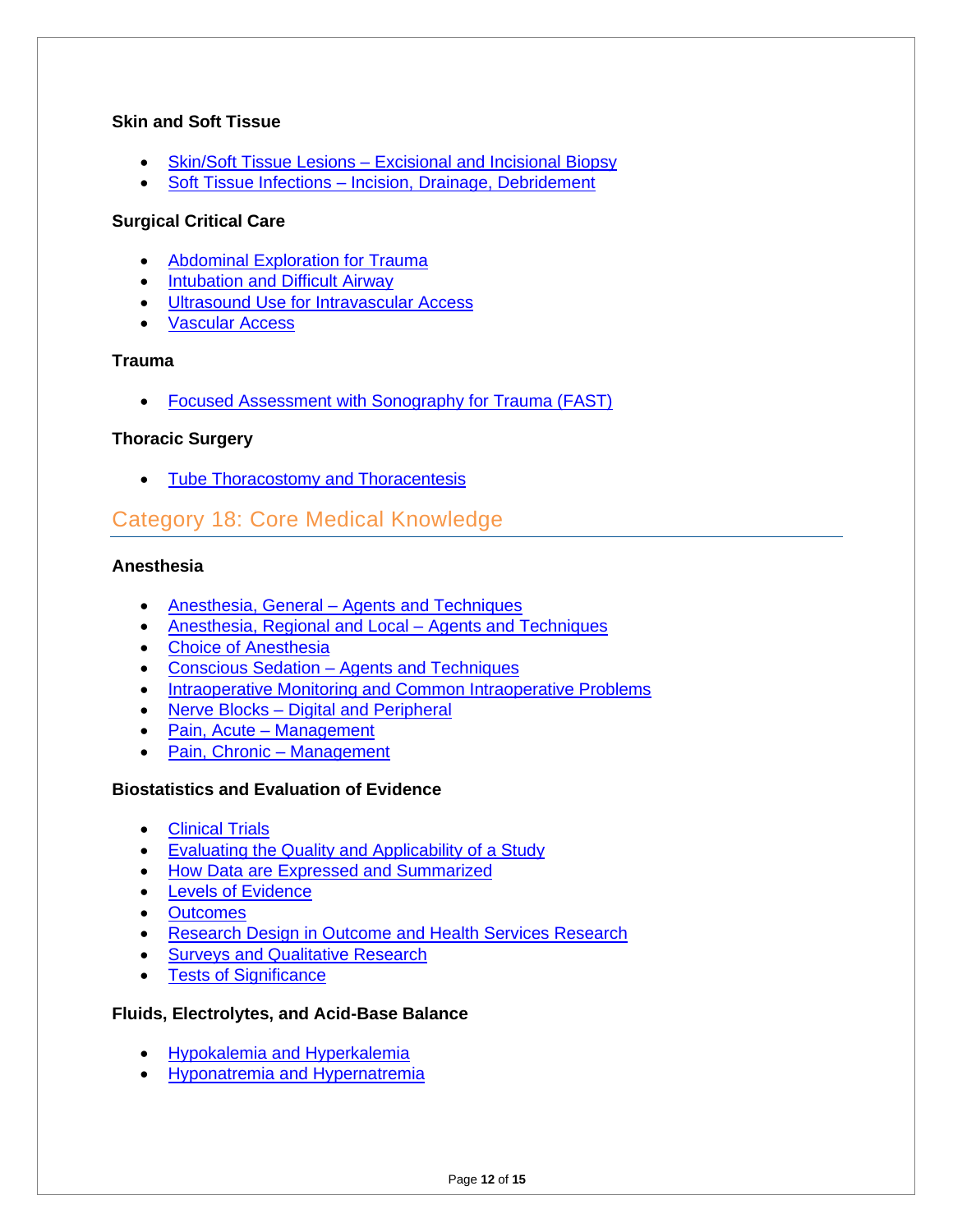#### **Geriatric Surgery and End-of-Life Care**

- [Advance Directives, DNR Orders, and Power of Attorney](http://www.surgicalcore.org/modulecontent.aspx?id=153229)
- [Frailty](http://www.surgicalcore.org/modulecontent.aspx?id=1000505)
- [Goal Setting with Elderly Patients and Families](http://www.surgicalcore.org/modulecontent.aspx?id=153166)
- [Palliative and Hospice Care](http://www.surgicalcore.org/modulecontent.aspx?id=153305)
- [Perioperative Management of Geriatric Patients](http://www.surgicalcore.org/modulecontent.aspx?id=1000506)

#### **Immunology**

- [Components of the Immune System](http://www.surgicalcore.org/modulecontent.aspx?id=153515)
- **[Immune Response to Injury and Infection](http://www.surgicalcore.org/modulecontent.aspx?id=153568)**
- [Surgery and Surgical Conditions in Immunocompromised Hosts](http://www.surgicalcore.org/modulecontent.aspx?id=153660)

#### **Infection and Antimicrobial Therapy**

- [Antimicrobial Stewardship](http://www.surgicalcore.org/modulecontent.aspx?id=1000544)
- [Diagnostic Approach to Infection](http://www.surgicalcore.org/modulecontent.aspx?id=1000545)
- Infections [Hospital-Acquired](http://www.surgicalcore.org/modulecontent.aspx?id=1000497)
- Infections [Opportunistic](http://www.surgicalcore.org/modulecontent.aspx?id=163724)
- [Intra-abdominal Abscess](https://www.surgicalcore.org/modulecontent.aspx?id=135027)
- [Intra-abdominal Infections](http://www.surgicalcore.org/modulecontent.aspx?id=1000242)
- **[Preoperative Assessment and Management of](http://www.surgicalcore.org/modulecontent.aspx?id=155849) Coexisting Infection**

#### **Nutrition and Metabolism**

- [Effect of Surgery, Illness, and Injury on Nutritional Requirements](http://www.surgicalcore.org/modulecontent.aspx?id=154567)
- [Nutritional Requirements](http://www.surgicalcore.org/modulecontent.aspx?id=154503)

#### **Preoperative Evaluation and Perioperative Care**

- Hypertension (VSCORE)
- Diabetes Mellitus (VSCORE)
- Hyperlipidemia Assessment and Management (VSCORE)
- Tobacco Use/Smoking Cessation Management (VSCORE)
- [Evaluation of Surgical Risk](http://www.surgicalcore.org/modulecontent.aspx?id=1000484)
- [Management of Perioperative Risk](http://www.surgicalcore.org/modulecontent.aspx?id=1000485)
- Antithrombotic Agents (VSCORE)
- [Prophylaxis of Venous Thromboembolism](http://www.surgicalcore.org/modulecontent.aspx?id=155978)
- [Postoperative Pain Management](http://www.surgicalcore.org/modulecontent.aspx?id=152540)
- **[Common Postoperative Problems](http://www.surgicalcore.org/modulecontent.aspx?id=156100)**

#### **Transfusion and Disorders of Coagulation**

- [Evaluation of Ongoing Bleeding and Laboratory Assessment of Coagulation](http://www.surgicalcore.org/modulecontent.aspx?id=156285)
- [Inherited and Acquired Disorders of Coagulation](http://www.surgicalcore.org/modulecontent.aspx?id=156223)
- [Normal Mechanisms of Hemostasis](http://www.surgicalcore.org/modulecontent.aspx?id=156169) and Coagulation
- Transfusion [Indications, Risks, Type and Crossmatch, and Component Therapy](http://www.surgicalcore.org/modulecontent.aspx?id=156349)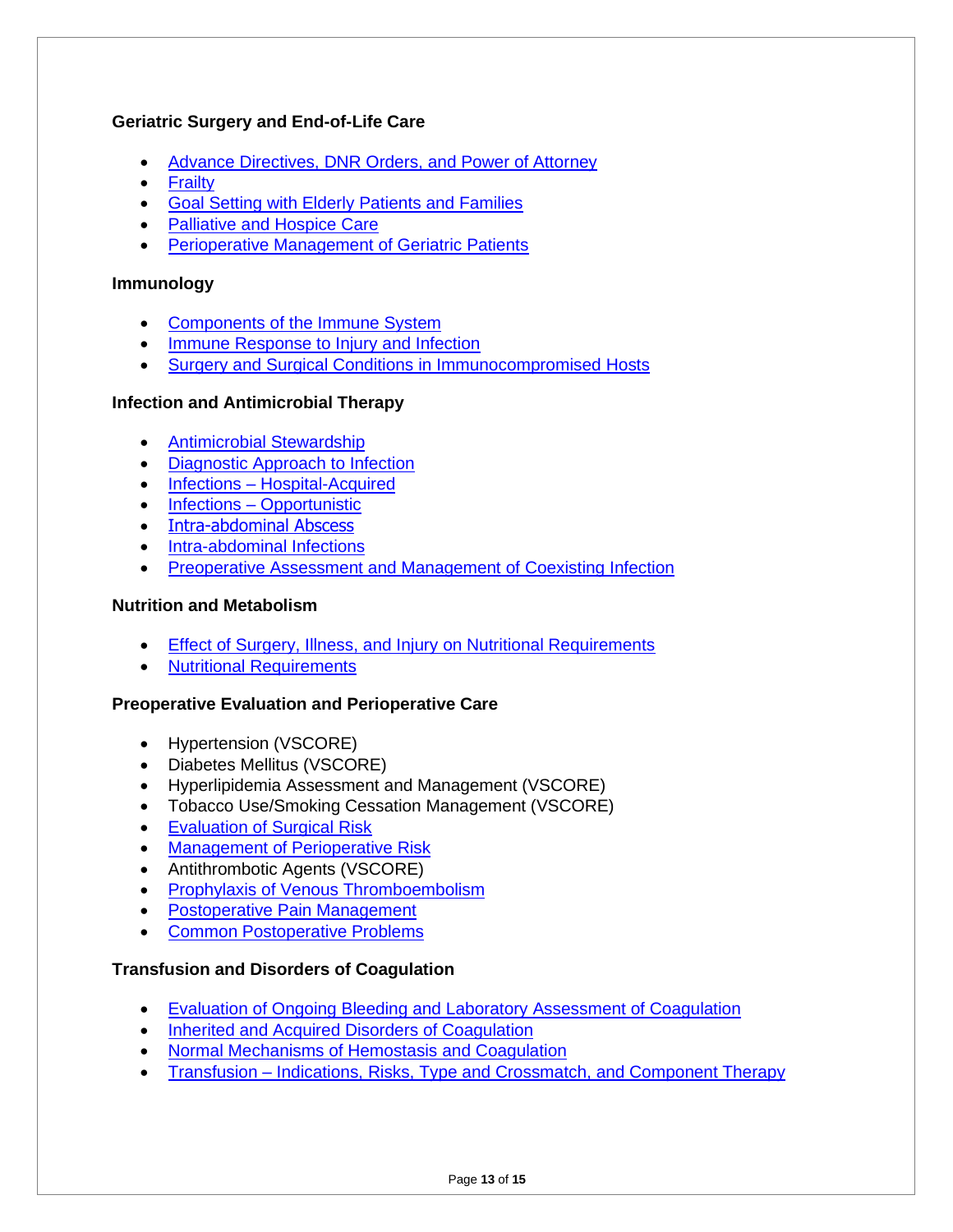#### **Wound Healing**

- [Wound Closure and Postoperative Care](http://www.surgicalcore.org/modulecontent.aspx?id=1000473)
- **[Wound Healing](http://www.surgicalcore.org/modulecontent.aspx?id=1000474)**

## <span id="page-13-0"></span>Category 19: Professionalism

- [Advance Directives](https://www.surgicalcore.org/modulecontent.aspx?id=1000776)
- [Approaching Ethical Issues in Surgery](https://www.surgicalcore.org/modulecontent.aspx?id=1000773)
- [Decision-Making Capacity](https://www.surgicalcore.org/modulecontent.aspx?id=1000780)
- [Do Not Resuscitate](https://www.surgicalcore.org/modulecontent.aspx?id=1000779)
- [Ethics in Global Surgery and Volunteerism](https://www.surgicalcore.org/modulecontent.aspx?id=1000782)
- [Futility](https://www.surgicalcore.org/modulecontent.aspx?id=1000777)
- [Informed Consent](https://www.surgicalcore.org/modulecontent.aspx?id=1000774)
- **[Medical Decisions for Pediatric Patients](https://www.surgicalcore.org/modulecontent.aspx?id=1000781)**
- [Surrogate Decision Making](https://www.surgicalcore.org/modulecontent.aspx?id=1000775)
- [Wellness](https://www.surgicalcore.org/modulecontent.aspx?id=1000811)
- [Withdrawing and Withholding Life-Sustaining Treatments](https://www.surgicalcore.org/modulecontent.aspx?id=1000778)

## <span id="page-13-1"></span>Category 20: Interpersonal and Communication Skills

#### **Non-Technical Skills for Surgeons (NOTSS)**

- [Cognitive Skills \(Situation Awareness and Decision Making\)](http://www.surgicalcore.org/modulecontent.aspx?id=266879)
- [Social Skills \(Communication, Teamwork and Leadership\)](http://www.surgicalcore.org/modulecontent.aspx?id=266836)

#### **Surgical Professionalism and Interpersonal Communication Education (SPICE)**

- Admitting Mistakes [Ethical Choices and Reasoning](http://www.surgicalcore.org/modulecontent.aspx?id=1000794)
- [Advanced Communication Skills for Surgical Practice –](http://www.surgicalcore.org/modulecontent.aspx?id=1000793) and The Challenge of Informed **[Consent](http://www.surgicalcore.org/modulecontent.aspx?id=1000793)**
- Cultural Diversity [Working Through the Barriers of Language and Differing Customs](http://www.surgicalcore.org/modulecontent.aspx?id=1000797)
- Delivering Bad News [Your Chance to Become a Master Surgeon](http://www.surgicalcore.org/modulecontent.aspx?id=1000795)
- [Giving and Getting Feedback](http://www.surgicalcore.org/modulecontent.aspx?id=267954)
- Managing Your Career [Making the Professional and Personal Choices That Define](http://www.surgicalcore.org/modulecontent.aspx?id=1000799) [You](http://www.surgicalcore.org/modulecontent.aspx?id=1000799)
- [Medical Errors and Apology](http://www.surgicalcore.org/modulecontent.aspx?id=267870)
- **[Safe Handoff of Patient Care Duties](http://www.surgicalcore.org/modulecontent.aspx?id=268065)**
- The Stress of Surgical Practice [The Signs of Stress, Depression, and Suicide in You](http://www.surgicalcore.org/modulecontent.aspx?id=1000798)  [and Your Surgical Colleagues](http://www.surgicalcore.org/modulecontent.aspx?id=1000798)
- Working with Professionals [Team Communication and Respect](http://www.surgicalcore.org/modulecontent.aspx?id=1000796)

## <span id="page-13-2"></span>Category 21: Practice-Based Learning and Improvement

#### **Quality Improvement**

- [Inspiring a Healthy Culture for Patient Care](http://www.surgicalcore.org/modulecontent.aspx?id=267674)
- [Local Engagement in Quality Improvement](http://www.surgicalcore.org/modulecontent.aspx?id=267777)